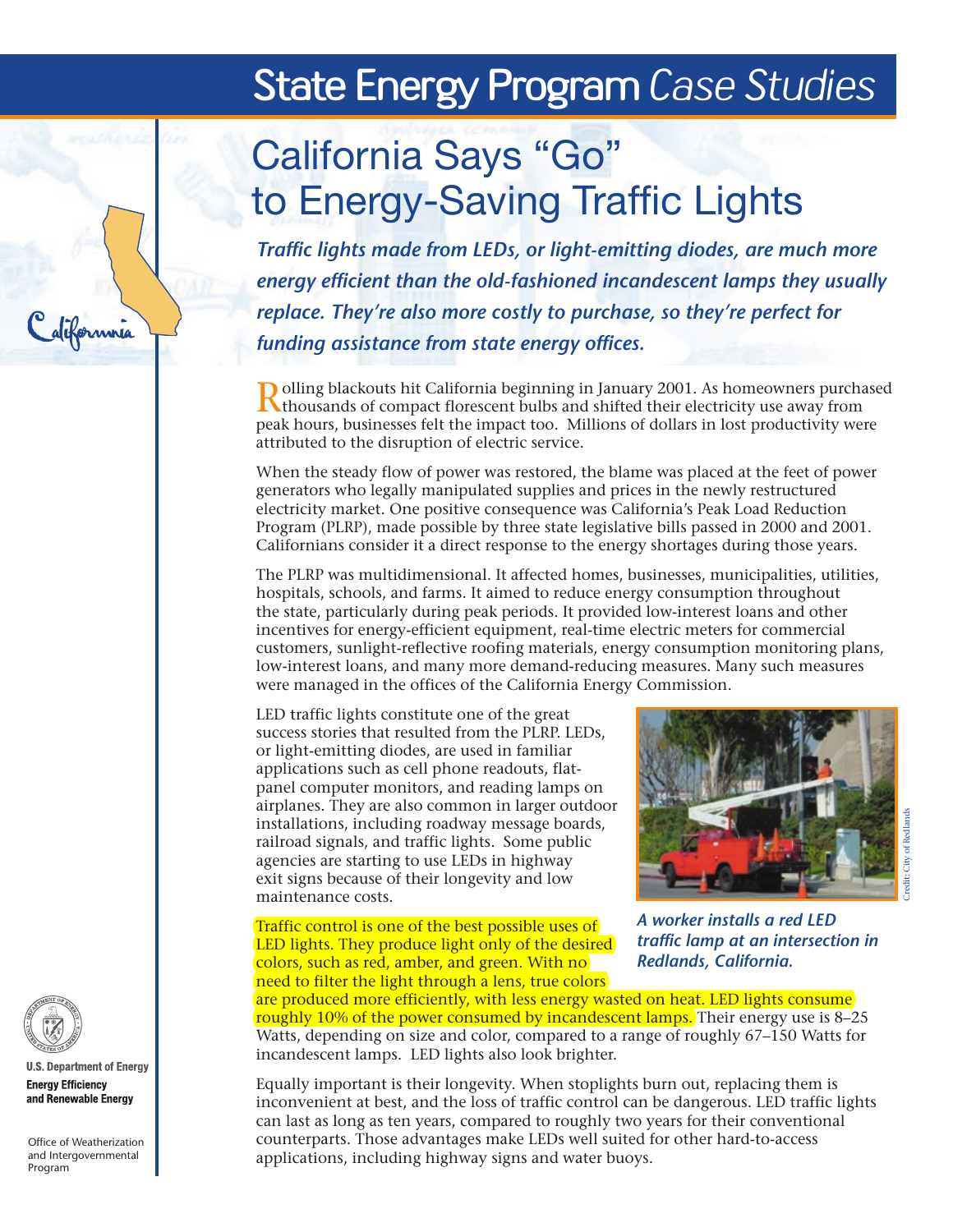

*LED lamps burn out gradually, as their pixels expire individually.*

#### **Battery Backup**

A related safety benefit is the adaptability of LED traffic lights to battery backup systems. Because the lights use so little electricity, they can be equipped with batteries to keep them going for two hours or more in the event of a power outage. Yellow LED lights are also deployed as emergency flashers by highway work crews.

When LED lights go out, they go gradually. As a signal ages, it loses brightness. As different colors degrade at different rates, the maintenance crew can measure their brightness and plan a coordinated strategy to replace units as needed, rather than rushing to replace them all.

In California, electricity consumption is greatest on hot summer afternoons. The "peak load" occurs between 2:00 p.m. and 6:00 p.m. on weekdays from June through September. Traffic lights are part of the problem. The state has an estimated 40,000 intersections with 1.8 million traffic lamps. (That's counting all red, amber, and green lamps, as well as the walk and don't walk signs, the "walking person" and "hand" symbols, and directional arrows.) By early 2004, about half the lamps in California had been replaced with the LED type, the state estimates. The resulting energy saving—approximately 60 megawatts is enough to power nearly 60,000 homes.

Among many other responsibilities, the Energy Commission administers the State Energy Program (SEP). "SEP activities are a relatively small part of it all," says Virginia Lew, manager of the commission's efforts to support LED traffic lights. She estimates that direct federal funding now represents perhaps 5% of the commission's funding for energy conservation projects such as LED traffic signals. A greater part of energy conservation funding comes from the federal Petroleum Violation Escrow Account than from SEP, Lew said. "Still, federal money, including SEP funds, has been an important contributor to many forms of energy conservation in California, including LED traffic lights."

No other state has been as aggressive as California in encouraging LED traffic lights. But the technology has penetrated about 30% of the traffic light market nationwide, according to a DOE study completed in November 2003 by Navigant Consulting. LED lights have been installed on a broad scale in many large cities, including New York City, which completed a \$28.2 million replacement project in 2004. LED lights are common in new intersections throughout the United States and in cities in Europe, Japan, and Taiwan.

Their use in California received a big boost from the PLRP, but LED traffic lights predate that program by several years. The first state loan for LEDs was to the City of Hanford in 1994. Initially, the state had a low-interest loan program, which was followed by \$11 million in grant funding made available by the PLRP. The state's grant money has run out, but loans are still available. Other incentives were offered in the past by Pacific Gas & Electric, Southern California Edison, San Diego Gas & Electric, and the Sacramento Municipal Utility District.

The California Energy Commission now lists approximately 87 cities, counties, and public agencies that have secured state or federal grants or loans to pay for installing LED traffic signals. Project costs for municipalities have ranged from \$3,000 in the exclusive residential town of Woodside, on the San Francisco Peninsula, to more than \$2.6 million in San Diego. The state's Department of Transportation (Caltrans) has spent more than \$20 million for LED traffic lights, of which \$2.6 million came from a state grant.

The high cost of LED traffic lights hindered even greater market penetration in the past, Lew says. The price of a typical red 12-inch LED lamp is about \$60—roughly 20 times that of a comparable incandescent. LED lamps once cost \$200–\$300. Costs related to installation are low, particularly when the change is done as part of a scheduled service routine.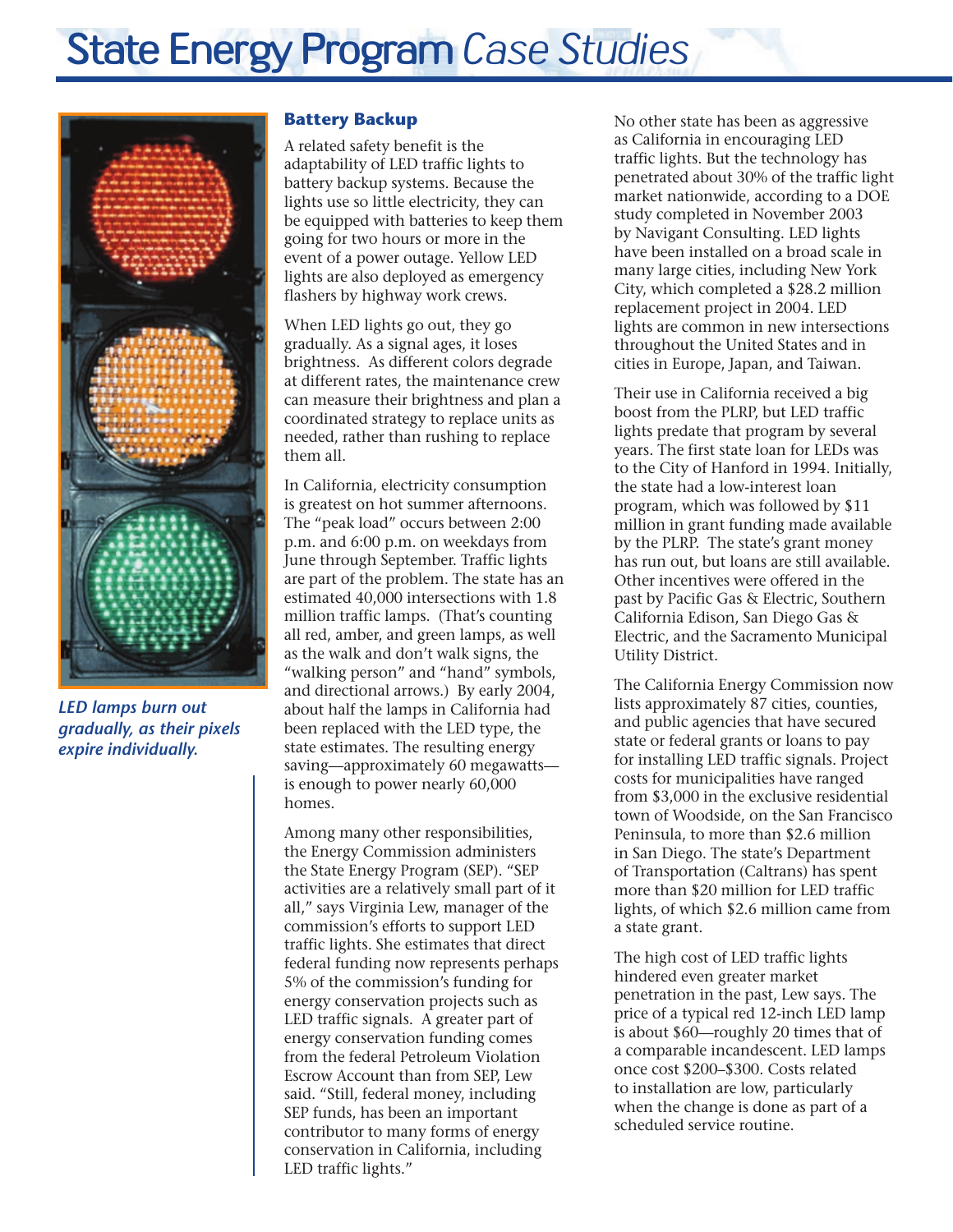

#### **Efficiency Offsets the Expense**

The higher cost of LED lamps is well justified by their energy efficiency, greater longevity, reduced maintenance costs, and safety benefits. Even so, without funding assistance, many municipalities could not afford them. To qualify for funding under the state's current loan program, a project must promise "simple" payback (loan amount divided by annual dollar savings) within 10 years. With their greater energy efficiency and reduced maintenance demands, LED lights qualify easily. The loans are usually repaid from the energy savings alone.

"Public funding has made LED lights more affordable, not only in the obvious way, by subsidizing the purchase," says Lew. Because of the greater demand, more manufacturers emerged. Prices decreased as the market became more competitive. Caltrans lists approximately 10 prequalified suppliers of LED traffic lights that meet California specifications (see link under "Resources").

When a California city or county applies for state funding for LED traffic lights, the application requires an estimate of the expected energy savings. Doing the math is pretty simple. Multiply the number of existing, incandescent lamps by their wattage, and compare the product to the expected result of replacing them with lower wattage LED lamps. The energy savings are also easy to verify, because traffic intersections typically have their own electric meters. Each meter generates a separate "bill" for that intersection.

The state contracts with Nexant, an engineering consulting company, to study the effectiveness of California's many peak-load energy-reducing efforts. In a report completed in June 2003, the firm evaluated whether LED lights had lived up to their billing as energy savers. It considered 55 LED projects, most of which were in cities where multiple traffic signals were converted. The average success rate in meeting their cost savings expectations was 94%.

Situated 30 miles from Fresno in central California, the City of Hanford was the first municipality to use the state's low-interest loans for LED traffic lights. In 1994, it borrowed \$60,500 to outfit 20 intersections with new red lights and pedestrian signals. Their durability has been impressive, says public works director Gary Meisenheimer. A decade later, the city is beginning to see the need for replacement.

Eight years of lower energy bills recouped the full loan amount, he says. Two years ago, the city purchased green LED lights for 28 intersections. "We liked them so much, we spent our own money on them," he says.

In the City of Pasadena, principal engineer Jim Valentine admits that that if a municipality fails to plan properly, LED lamp replacement costs could be surprising. "At least some of the money we're saving on energy should be set aside for new modules," he said. Pasadena secured a state a loan of \$76,024 and at the same time obtained a grant for the same amount. The funds paid for 762 green LED lamps, of which 8 to 12 were installed per intersection. "At first, a few people said that they were too bright, especially at night," said Valentine. The complaints quickly subsided. "I don't know if the lights got dimmer, or people just got used to them," he says. Pasadena is saving approximately \$40,000 per year in electricity costs.

Santa Barbara has converted all its traffic lamps to LEDs. The city saves 70%–80% on related electricity costs, says facility manager Michael Grimes. More important is that different color lamps degrade at different rates, which allows the city to spread replacement costs over several years.



*LED lamps are used in all kinds of traffic lights including "walk" and "don't walk" signals.*